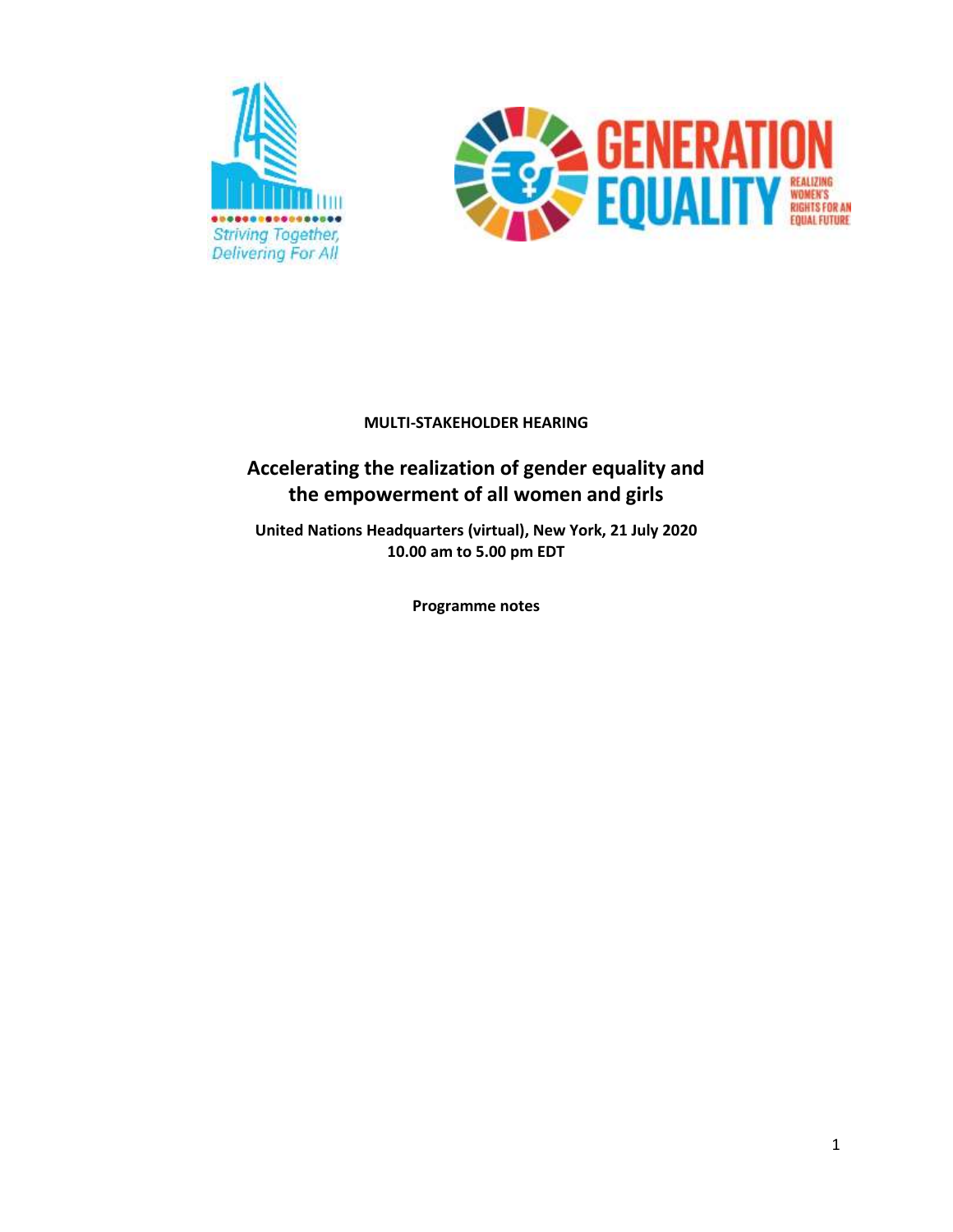



### **Moderated dialogue among gender equality leaders**

### **Tuesday, 21 July 2020, 10.10 – 11.40, United Nations Headquarters (virtual)**

### **Programme note**

### **a. Objective**

This session will highlight current challenges and opportunities for accelerating action for gender equality and the empowerment of all women and girls, through the full and effective implementation of the Beijing Declaration and Platform for Action and the gender-responsive implementation of the 2030 Agenda for Sustainable Development. It will highlight priority actions needed in the current context of the 75<sup>th</sup> anniversary of the United Nations and a gender-responsive path to response and recovery from COVID-19.

### **b. Key issues**

- Member States, through the Political Declaration adopted at the  $64<sup>th</sup>$  session of the Commission on the Status of Women, recognized that new challenges have emerged that require intensified efforts for the full, effective and accelerated implementation of the Beijing Declaration and Platform for Action. These include, among others, areas such as education, participation in decision-making, economic empowerment, unpaid care and domestic work, social protection, climate change, violence, armed conflict, health, and hunger.
- Member States also identified a range of ways for addressing these challenges, including through: eliminating discriminatory laws; eliminating structural barriers, discriminatory social norms and gender stereotypes; enhancing institutional accountability; systematic gender mainstreaming; adequate financing; accountable implementation of commitments; harnessing the potential of technology and innovation; closing gender data gaps; and strengthening international cooperation.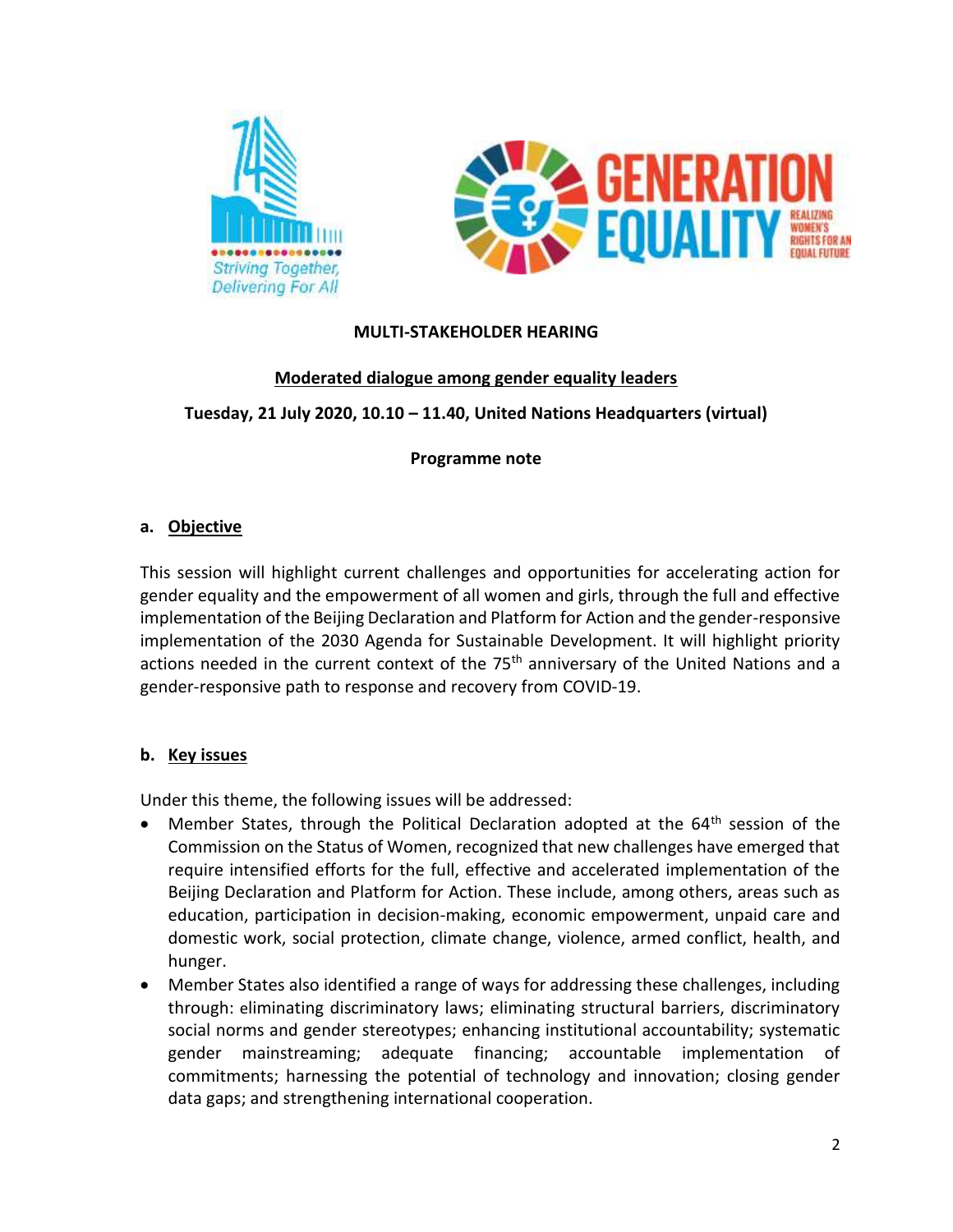- o *What are concrete examples for tackling one of the new or remaining challenges in implementation of the Platform for Action? What measures have brought concrete results, and what actions are needed to halt any reversal of gains made for women and girls in the past decades?*
- o *What strategies have been used successfully for tackling interlinked challenges in an integrated manner, and what results have been achieved?*
- o *What are examples of good practices for ensuring that women and girls who experience multiple and intersecting forms of discrimination, vulnerability and marginalization throughout their life course can fully benefit from policy interventions?*
- o *How can alliances and partnerships between different stakeholders be strengthened for successful action for gender equality and the empowerment of all women and girls?*
- o *How can institutions ensure that gender equality and the empowerment of all women and girls is at the core of response packages to COVID-19? What steps are needed to ensure that women are involved in decision-making in response to the pandemic? What good practices can be replicated and adapted?*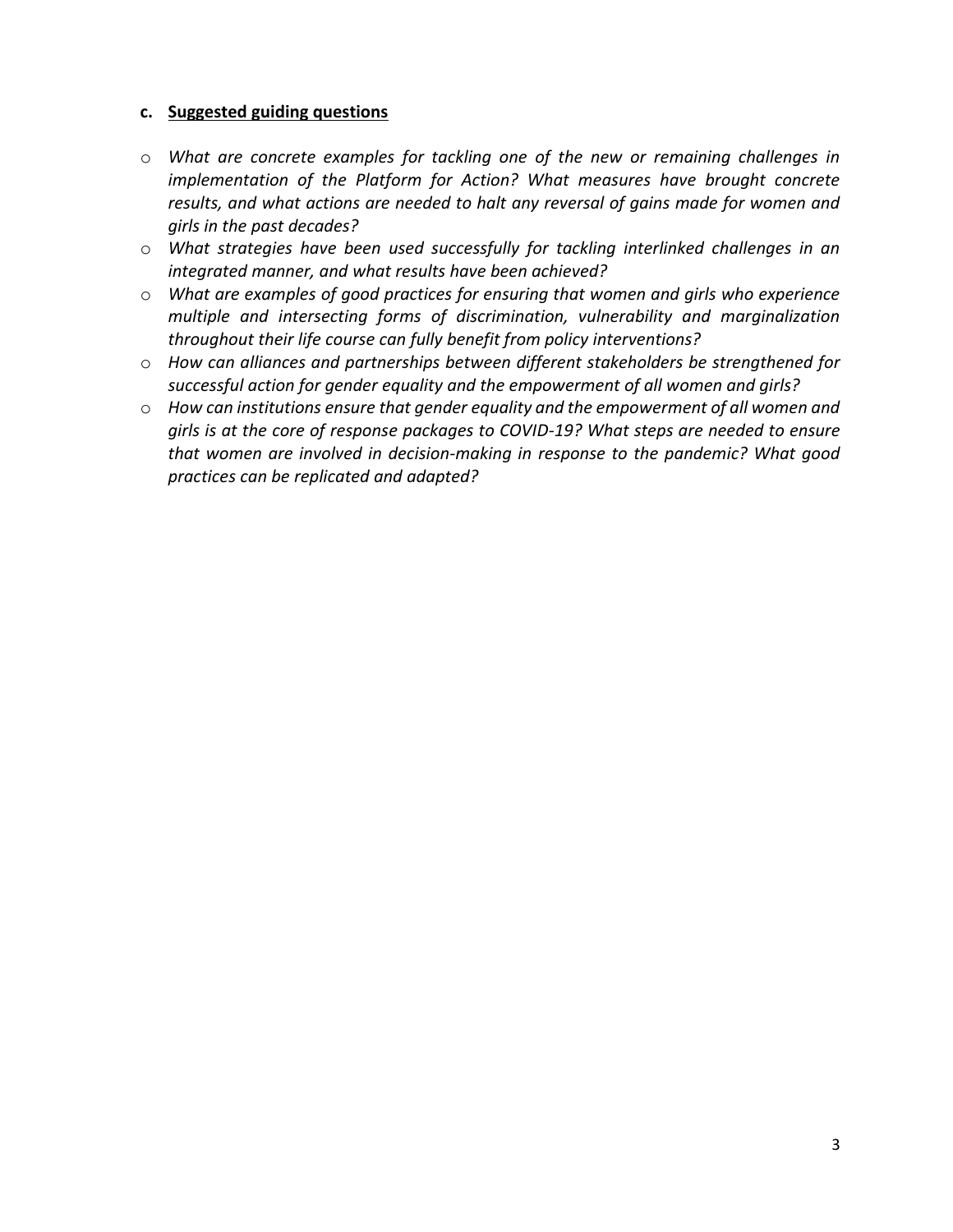



### **Interactive panel discussion: Women's and girls' voices, participation and leadership**

# **Tuesday, 21 July 2020, 11:45-12.50, United Nations Headquarters (virtual)**

### **Programme note**

### **a. Objective**

This session will highlight strategies, actions taken and good practices to strengthen women's and girls' voices, participation and leadership and opportunities for accelerating such action, including in the context of the 75<sup>th</sup> anniversary of the United Nations and a gender-responsive path to response and recovery from COVID-19.

# **b. Key issues**

- Women and girls as changemakers and role models: From supporting women's economic empowerment to addressing gender-based violence, from building resilience to climate change and effectively responding to the COVID-19 crisis, women and girls from all walks of life are demonstrating leadership skills necessary for transformative change that brings about tangible results for women and girls in their daily lives, and to societies at large.
- The role of leadership in realizing women's and girls' rights: Women continue to be underrepresented in all areas of public life, including in politics and in the economic sphere. Discriminatory legislation, inadequate institutional responses, and gender stereotypes and negative social norms continue to hamper the realization of women's and girls' rights. Men have an important role to play and be a part of the solution by working, in solidarity, with women in the shift to the culture of respect and equality for all.
- Women's and youth activism and mobilization for gender equality: Women's movements in all parts of the world, over many decades, have been instrumental in changing legislation and raising issues of concern to national and global attention, from the right to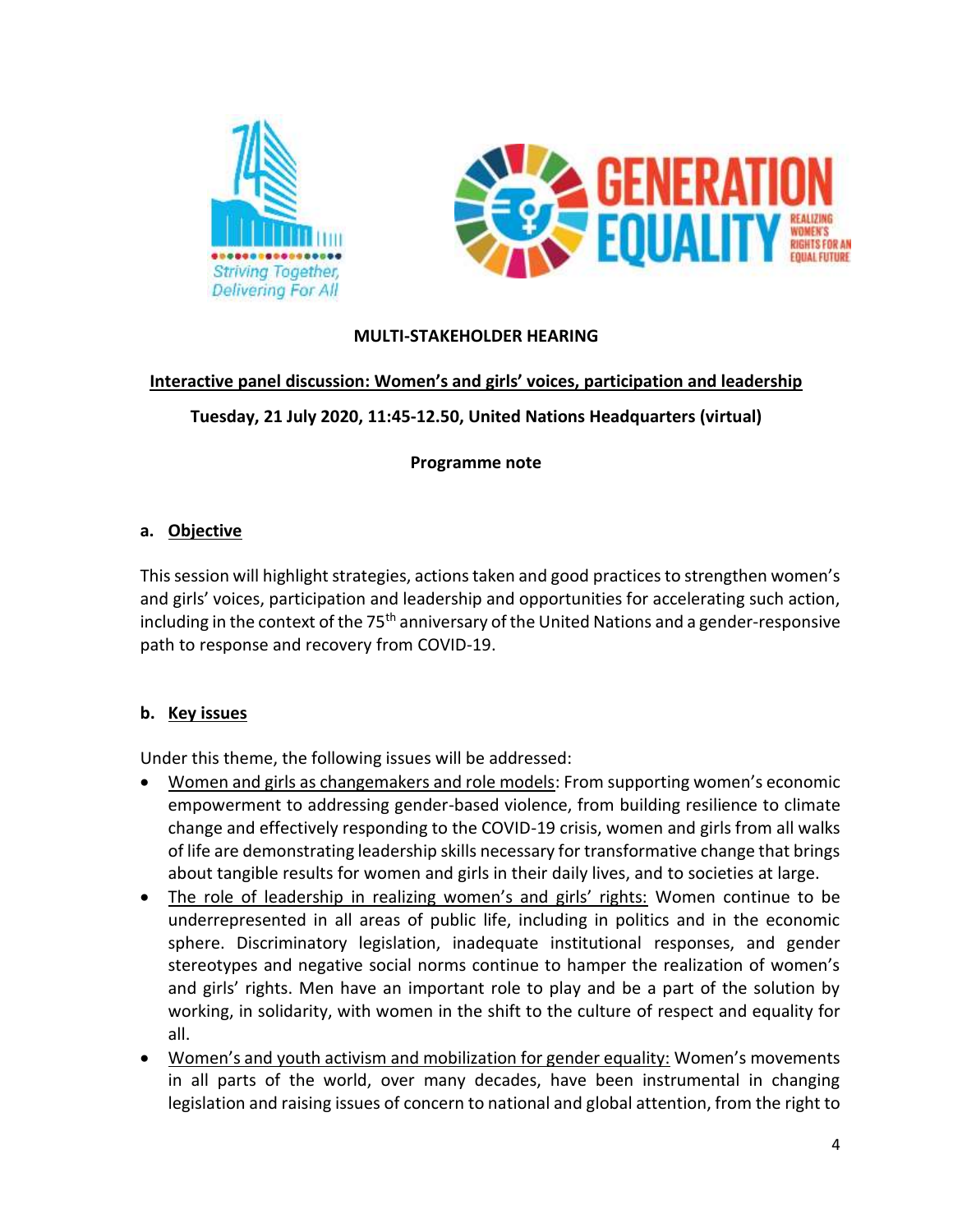vote to the impact of new technologies on gender equality. The impetus of youth activism is bringing new opportunities for working across generations and movements, and for leveraging change.

• Sharing insights and lessons between generations for accelerated progress: Intergenerational dialogue and collaboration provides an opportunity to draw on the lessons learnt and shape future efforts to deliver transformative change in the lives of women and girls.

- o *How can women and girls changemakers and role models be effectively supported in their work for gender equality and the empowerment of all women and girls? How can backlash and violence directed towards them be prevented?*
- o *What policies and strategies have proven to be most successful and impactful in advancing women's and girls' leadership? How can men play a proactive role in supporting women's leadership and tackling gender stereotypes and negative social norms?*
- o *What are some of the current challenges facing gender equality leaders and activists, and what are the opportunities for strengthening their work?*
- o *What are some of the key issues that women's movements are raising in today's context, and what are proposed solutions?*
- o *What are key demands from women and youth civil society organizations for a "build back better" post COVID-19 future?*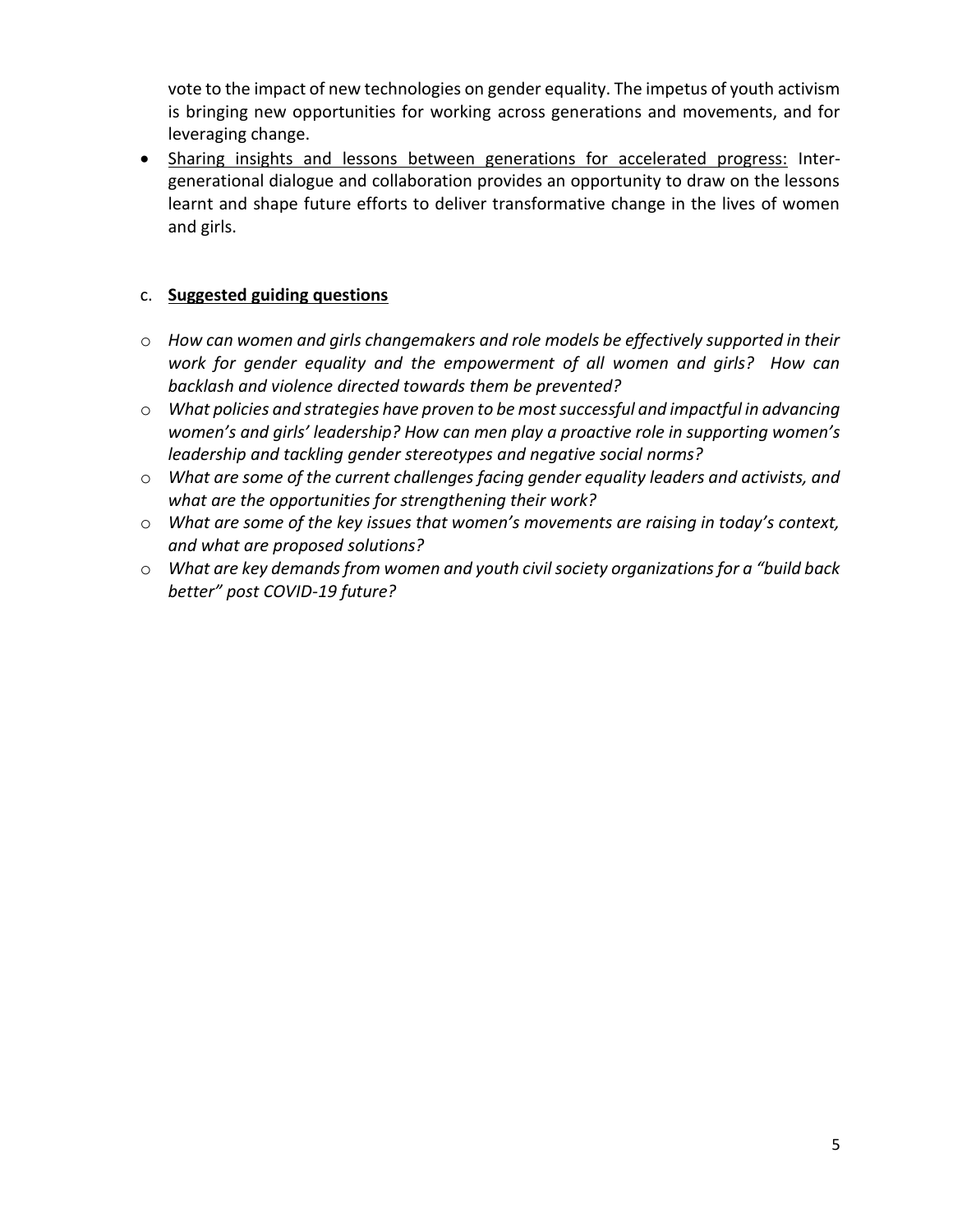



### **Interactive panel discussion: Achieving gender equality is everyone's responsibility**

### **Tuesday, 21 July 2020, 12:55-14:00, United Nations Headquarters (virtual)**

### **Programme note**

### **a. Objective**

This session will highlight that achieving gender equality and the empowerment of all women and girls is everyone's responsibility and requires everyone's engagement. It will bring attention to the role of men and boys as strategic partners and allies as well as agents and beneficiaries of change, and of multi-stakeholder partnerships for advancing gender equality and women's and girls' rights.

### **b. Key issues**

- The role of men and boys in realizing gender equality and the empowerment of all women and girls in the Decade of Action and Delivery to implement the Sustainable Development Goals: Everywhere, unequal power relations, gender stereotypes and practices that perpetuate discrimination against women and girls persist. On average, women do three times as much unpaid care and domestic work as men, which indicates the unequal sharing of responsibilities. Male violence against women and girls is pervasive. Almost everywhere, women are under-represented in positions of power and decision-making. The COVID-19 pandemic is deepening existing inequalities and levels of violence against women and girls are increasing globally. This calls for renewed efforts to address the root causes of gender inequality and for men and boys to become agents of change in the gender-responsive implementation of the 2030 Agenda for Sustainable Development and to build back better from COVID-19.
- Multi-stakeholder partnerships for gender equality and women's and girls' rights: Collaboration between various stakeholders has been crucial to advance the implementation of gender equality commitments, articulate women's interests in public policies and enhance institutional accountability. Non-governmental actors, especially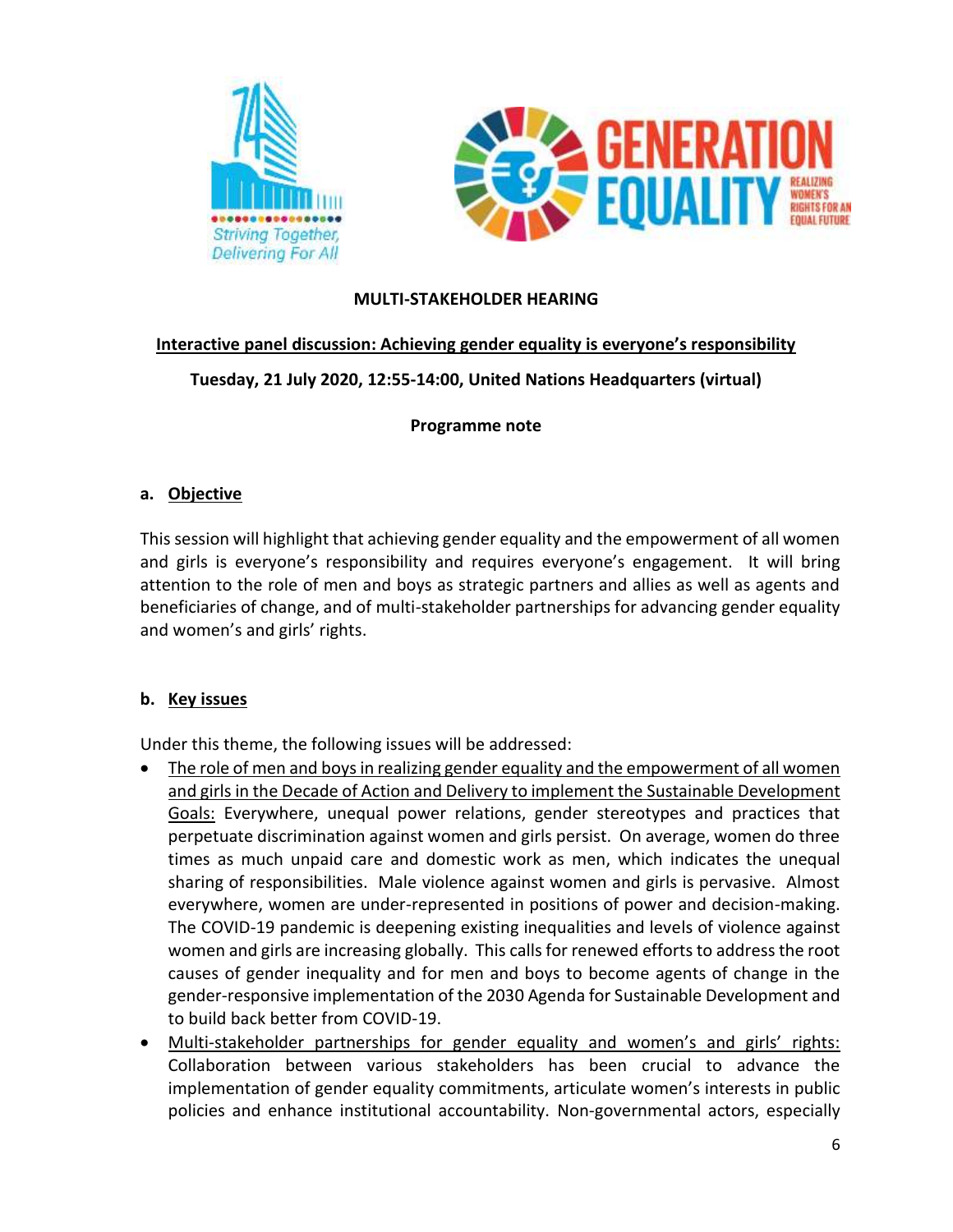women's organizations, have advocated to advance legislation, public policies and their funding and implementation. Other actors, such as the media, academia, trade unions and the private sector also contribute to this common goal. More work is needed to ensure accountability of all stakeholders to deliver on commitments, and to support and strengthen the capacity of women's organizations to hold decision-makers to account for results.

- o *What are effective policy interventions so that boys grow up to become allies and agents of change for gender equality, and how are such efforts being stepped up in COVID-19 response and recovery frameworks?*
- o *How can male role models contribute to addressing discriminatory attitudes and behaviour patterns?*
- o *What role can the media play in transforming negative social norms and gender stereotypes?*
- o *What are examples of successful partnerships between actors to accelerate implementation of gender equality commitments? How is such collaboration evolving in the light of new challenges and opportunities in the COVID-19 recovery process?*
- o *How can partnerships between different stakeholders contribute to meeting commitments to gender equality and the empowerment of all women and girls and realization of their human rights?*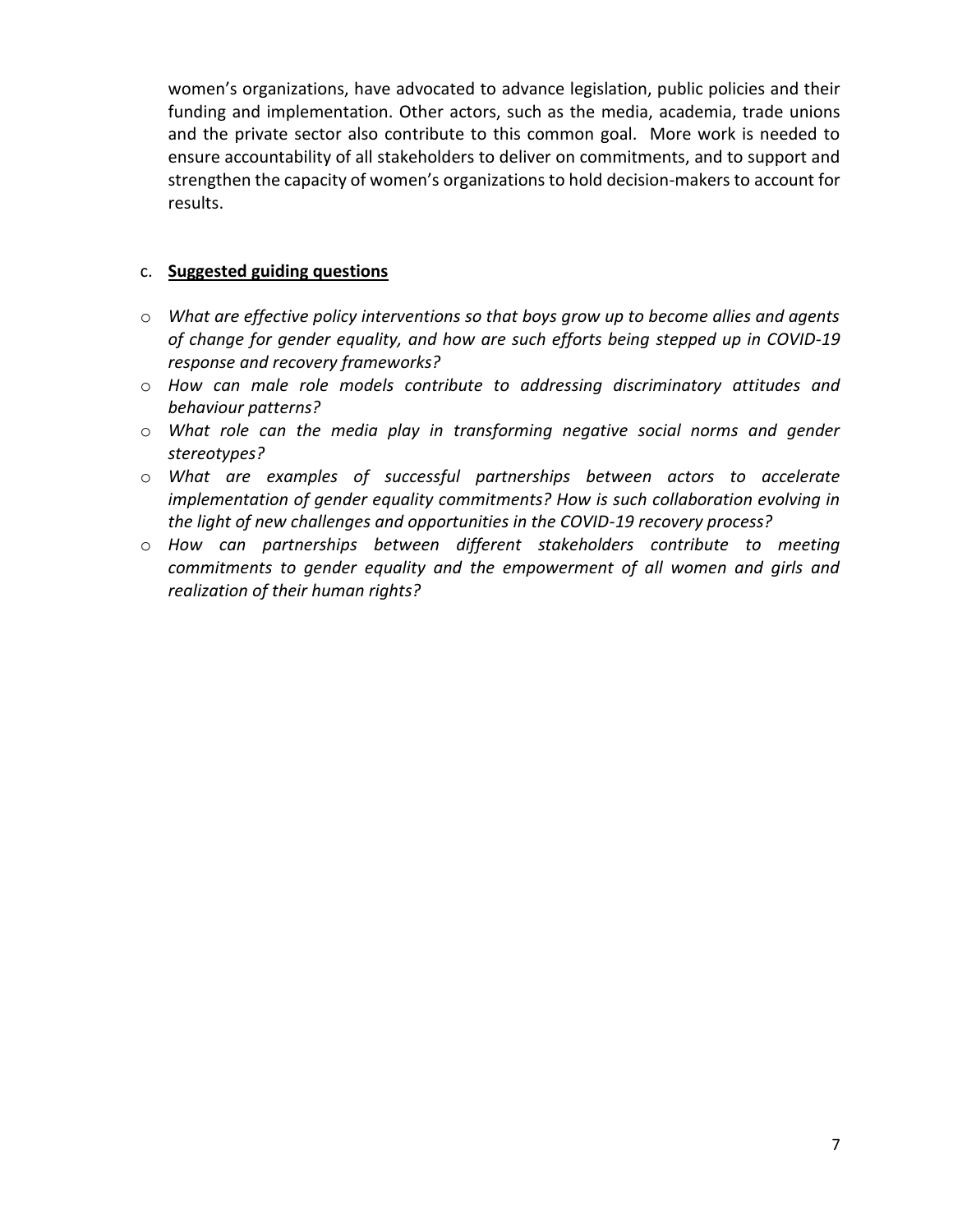



# **Interactive panel discussion: Gender equality and women's and girls' empowerment: drivers for sustainable development**

# **Tuesday, 21 July 2020, 15.00-16:30, United Nations Headquarters (virtual)**

**Programme note**

### **a. Objective**

This session will highlight strategies, actions taken and good practices to strengthen gender equality and the empowerment of women and girls in the context of sustainable development. It will focus on steps and measures towards a gender-responsive implementation of the 2030 Agenda for Sustainable Development, including in the context of the 75<sup>th</sup> anniversary of the United Nations and a gender-responsive path to response and recovery from COVID-19.

# **b. Key issues**

- Securing the transition from education and training to decent work and economic security and autonomy for women and addressing women's unemployment and overrepresentation in the informal sector: While parity in education has been achieved on average, at global level, the global gender gap in labour force participation rates stands at 31 percentage points. 58 percent of working women are in the informal economy. Women's unemployment rates remain high, and worldwide, 30 per cent of young women are not in education, employment or training (NEET). Women perform a disproportionate share of care work that sustains families and societies but is insufficiently recognized and supported. These numbers hinder progress towards meeting the SDGs and require particular attention in the response to and recovery from COVID-19.
- Financing for gender equality: While there is progress in implementing gender-responsive budgeting, and a growing number of governments are systematically tracking budget allocations for gender equality, financing for gender equality, including for women's organizations, remains inadequate. Women's access to formal financial services remains